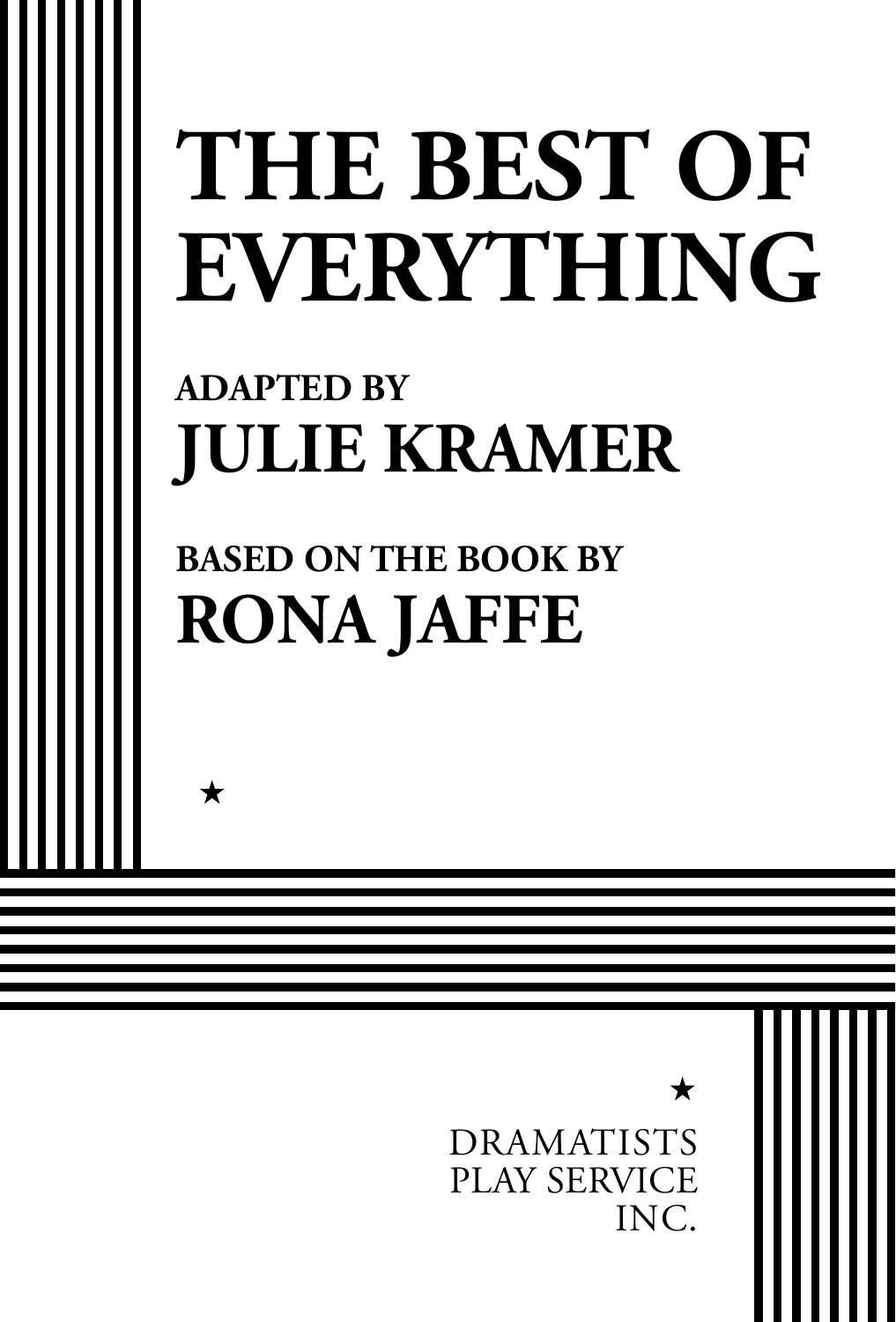#### THE BEST OF EVERYTHING Copyright © 2013, Julie Kramer

#### All Rights Reserved

CAUTION: Professionals and amateurs are hereby warned that performance of THE BEST OF EVERYTHING is subject to payment of a royalty. It is fully protected under the copyright laws of the United States of America, and of all countries covered by the International Copyright Union (including the Dominion of Canada and the rest of the British Commonwealth), and of all countries covered by the Pan-American Copyright Convention, the Universal Copyright Convention, the Berne Convention, and of all countries with which the United States has reciprocal copyright relations. All rights, including without limitation professional/amateur stage rights, motion picture, recitation, lecturing, public reading, radio broadcasting, television, video or sound recording, all other forms of mechanical, electronic and digital reproduction, transmission and distribution, such as CD, DVD, the Internet, private and file-sharing networks, information storage and retrieval systems, photocopying, and the rights of translation into foreign languages are strictly reserved. Particular emphasis is placed upon the matter of readings, permission for which must be secured from the Author's agent in writing.

The English language stock and amateur stage performance rights in the United States, its territories, possessions and Canada for THE BEST OF EVERYTHING are controlled exclusively by DRAMATISTS PLAY SERVICE, INC., 440 Park Avenue South, New York, NY 10016. No professional or nonprofessional performance of the Play may be given without obtaining in advance the written permission of DRAMATISTS PLAY SERVICE, INC., and paying the requisite fee.

Inquiries concerning all other rights should be addressed to Abrams Artists Agency, 275 Seventh Avenue, 26th Floor, New York, NY 10001. Attn: Peter Hagan.

#### **SPECIAL NOTE**

Anyone receiving permission to produce THE BEST OF EVERYTHING is required to give credit to the Author as sole and exclusive Author of the Play on the title page of all programs distributed in connection with performances of the Play and in all instances in which the title of the Play appears for purposes of advertising, publicizing or otherwise exploiting the Play and/or a production thereof. The name of the Author must appear on a separate line, in which no other name appears, immediately beneath the title and in size of type equal to 50% of the size of the largest, most prominent letter used for the title of the Play. No person, firm or entity may receive credit larger or more prominent than that accorded the Author. The billing must appear as follows:

> THE BEST OF EVERYTHING adapted by Julie Kramer based on the book by Rona Jaffe

In addition, the following acknowledgment must appear on the title page in all programs distributed in connection with performances of the Play:

Developed with Amy Wilson

#### **SPECIAL NOTE ON SONGS AND RECORDINGS**

For performances of copyrighted songs, arrangements or recordings mentioned in this Play, the permission of the copyright owner(s) must be obtained. Other songs, arrangements or recordings may be substituted provided permission from the copyright owner(s) of such songs, arrangements or recordings is obtained; or songs, arrangements or recordings in the public domain may be substituted.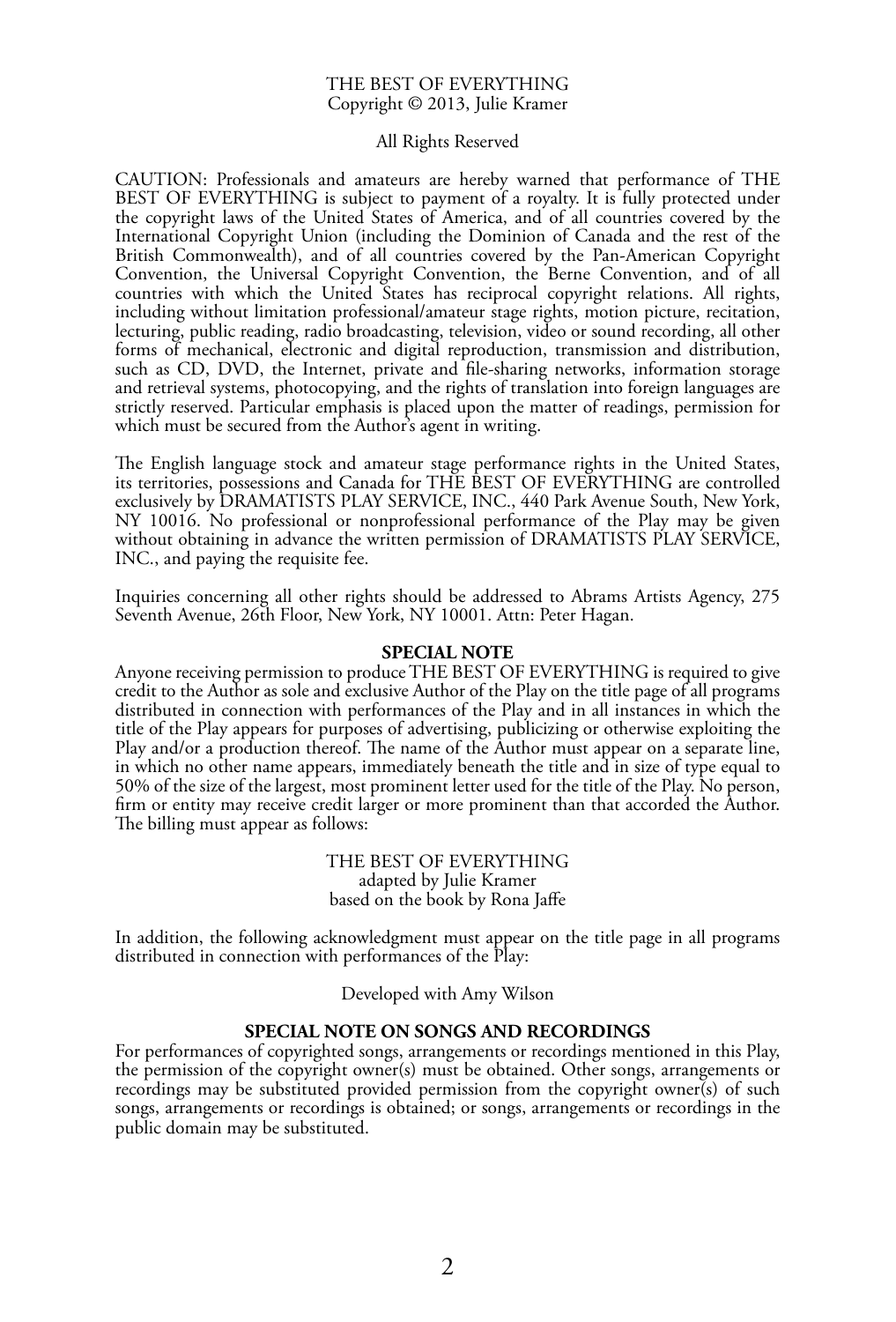*For my parents Rita and Howard Kramer, my husband Niko Triantafillou, and Amy Wilson, my friend.*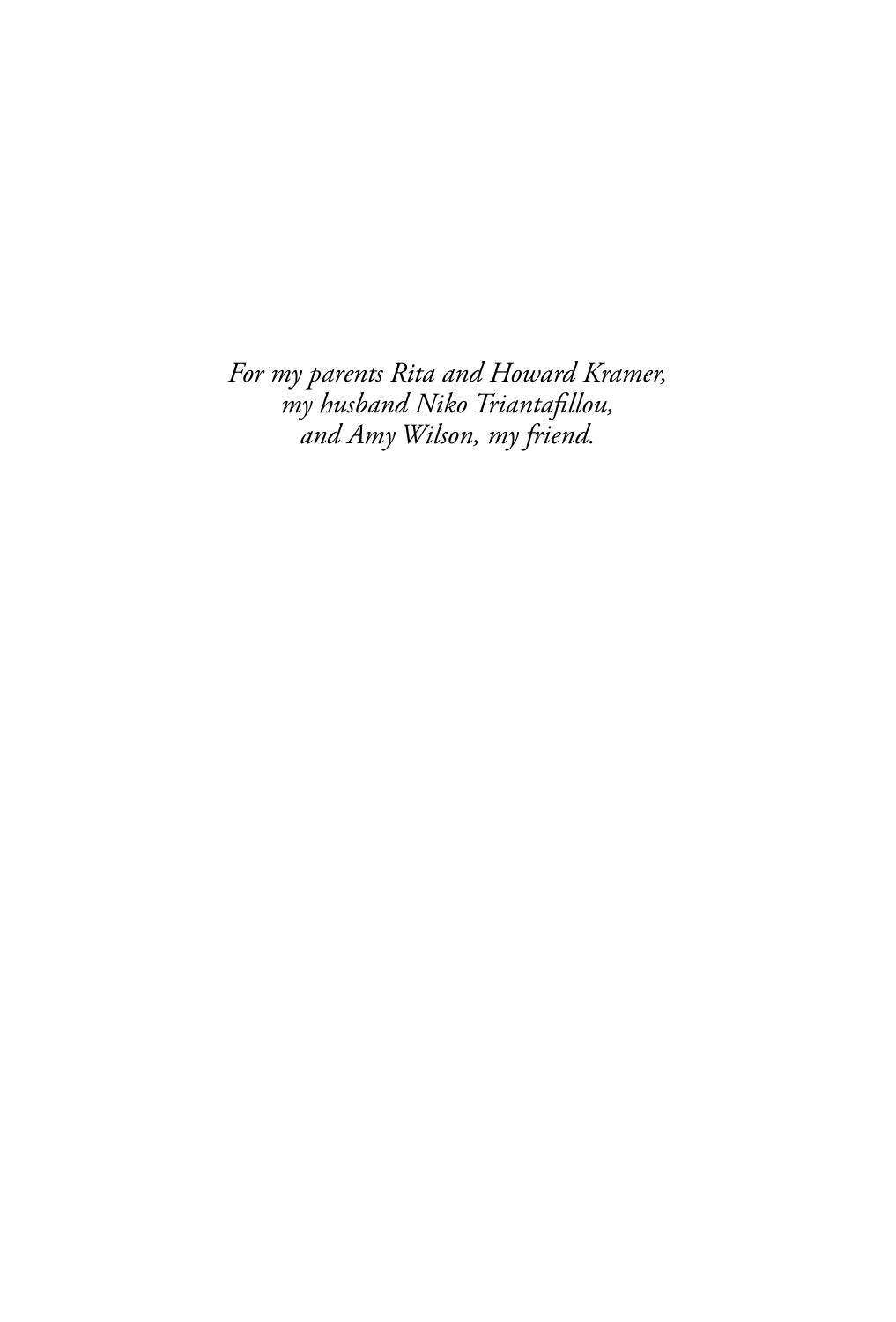#### **ACKNOWLEDGMENTS**

So many people helped to make this play possible: Robert Wishnew, Richard Agins, and The Rona Jaffe Foundation; Jenny Lyn Bader, David Diamond, Bixby Elliot, Benjamin Feldman, David Flannery, Nagle Jackson, Jill Kurland-Rak, Leah Michalos, Jessica Provenz, Robin Rothstein; Beth Blickers and Peter Hagan and everyone at Abrams; the wonderful actors from the readings at The Directors Company and New Georges; my spectacular cast from the HERE production; my darling casting director Paul Davis; my designers who helped me better understand my own work through their brilliant artistry; my beautiful stage manager Katharine Whitney who kept me almost sane; Susan Bernfield who gives me endless advice in all things, and whose support sustains my artistic life; and Wendy Weiner, who read this script more times than I can count and always believed in it and in me. And because it bears repeating, Amy Wilson, for Everything.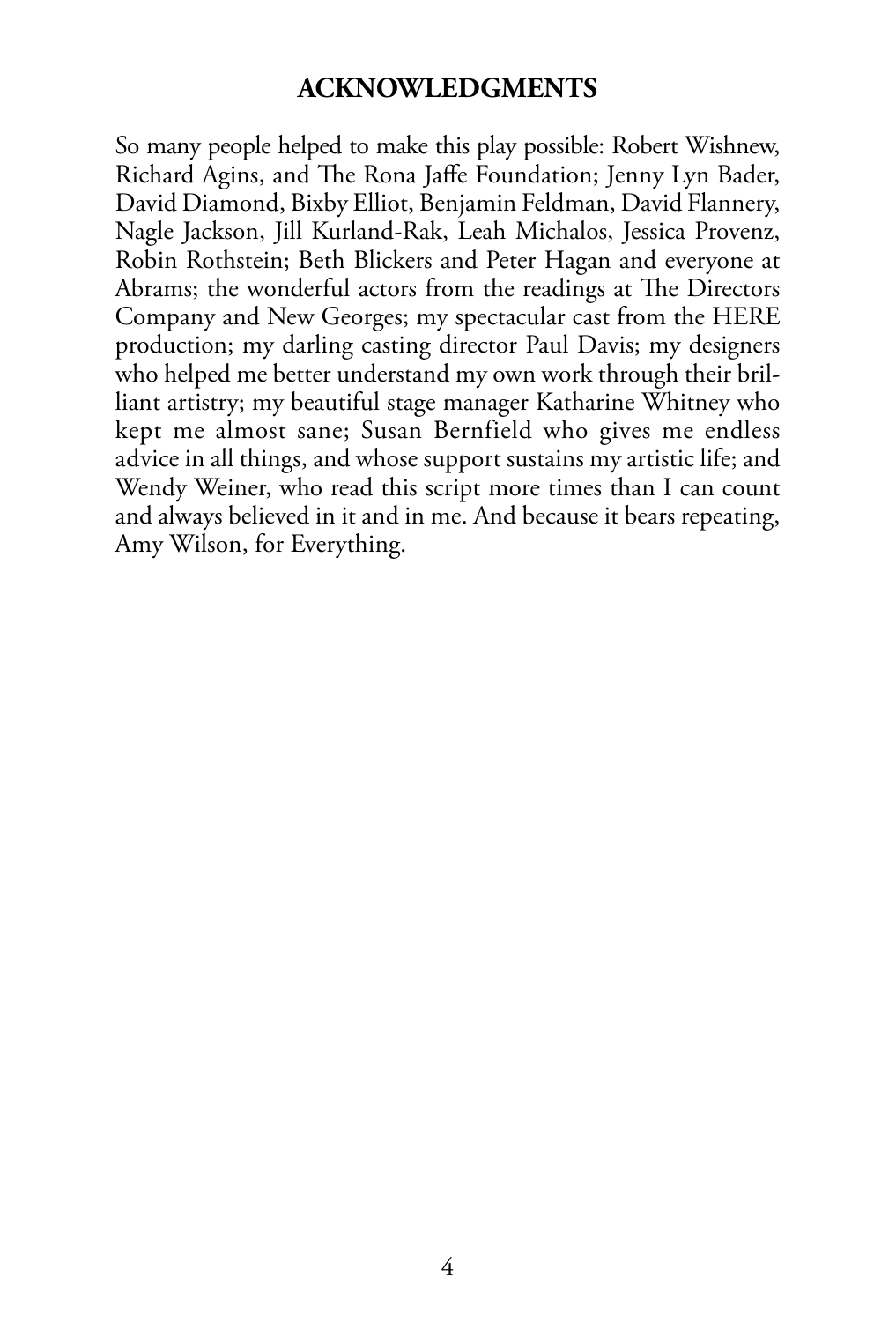THE BEST OF EVERYTHING was presented by 95 WordsPer-Minute and Hyde Park & Lafayette LLC at HERE in New York City, opening on Sept 29, 2012. It was directed by Julie Kramer; the set design was by Lauren Helpern; the lighting design was by Graham Kindred; the costume design was by Daniel Urlie; the sound design was by Jill BC DuBoff; the production stage manager was Katharine Whitney; the associate producer was Holly Rosen Fink; the general manager was Leah Michalos; and the casting was by Paul Davis/Calleri Casting. The cast was as follows:

| MIKE RICE/MR. SHALIMAR/                 |  |
|-----------------------------------------|--|
| DAVID WILDER SAVAGE/RONNIE  Tom O'Keefe |  |
|                                         |  |
|                                         |  |

THE BEST OF EVERYTHING also had a workshop in April 2011 as part of "This is Your Week" at New Georges: Susan Bernfield, Producing Artistic Director; Sarah Cameron Sunde, Deputy Artistic Director; Jaynie Saunders Tiller, Managing Director; Kara-Lynn Vaeni, Literary Manager.

THE BEST OF EVERYTHING had an invited reading in June 2010 at The Directors Company, Michael Parva, Artistic Director; Leah Michalos, Managing Director.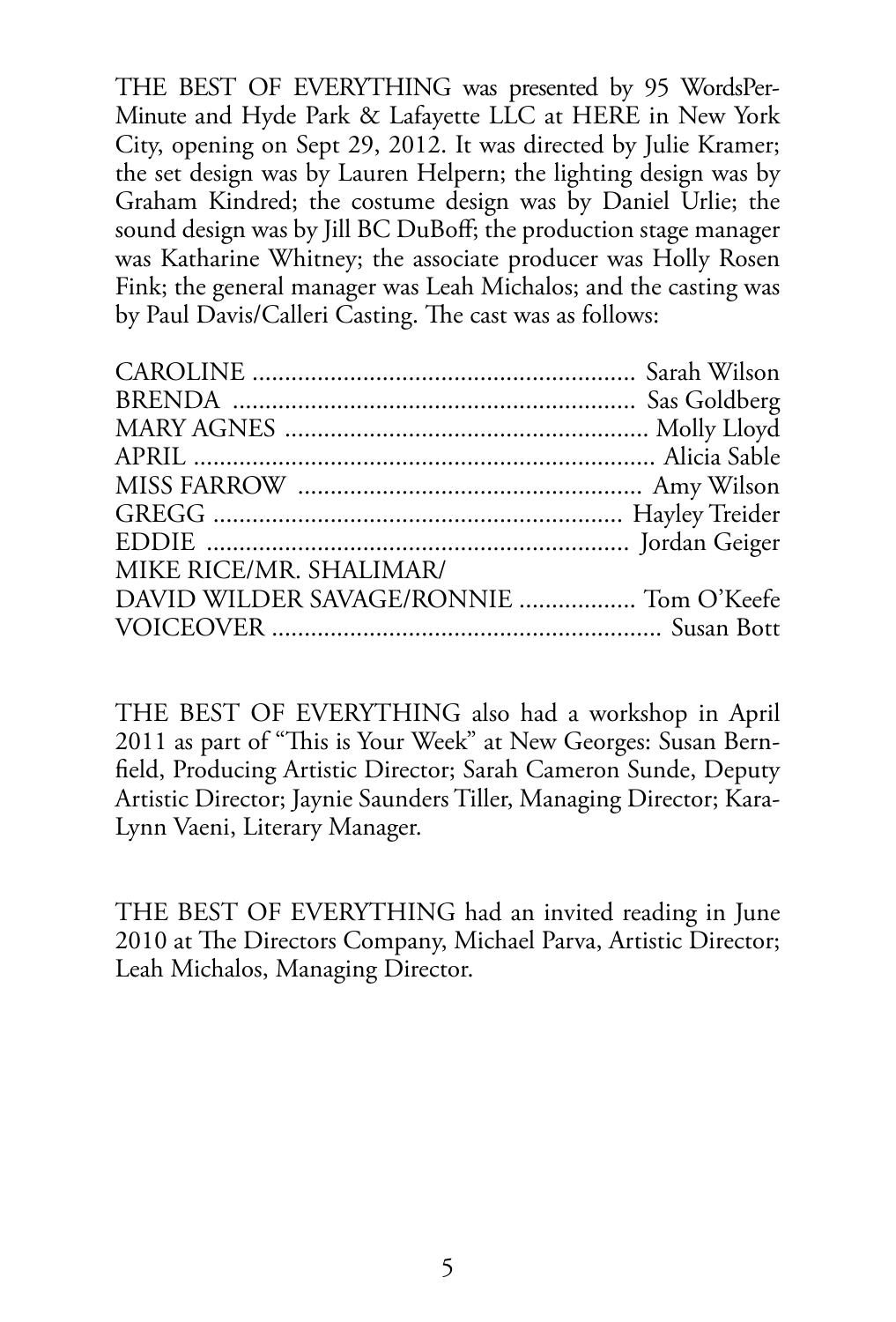### **AUTHOR'S NOTE**

This play works best when performed with a nod to 1940s and '50s performance style — a slightly heightened manner, quick cue pickup. But it should never be campy. These girls mean what they say, completely and utterly. For them the stakes are very real.

While a lot has changed for women since the '50s, a surprising amount hasn't. So as a director I embraced contemporary theatrical devices such as the toy-sized ship and the Men in the Grey Flannel Suit cardboard cutouts. The ship should be both kind of silly and rather lovely. In the New York production it was small enough to be easily held in two hands, but it still conveyed a sense of physical and emotional import. The cardboard cutout men should be handsome but generic.

This is a story about the girls in the typing pool, not the men in the offices, so most of the male characters are played by one actor. Only Eddie is played by a separate actor, because to Caroline, he's not like all the others. Whether she's right about that or not remains to be seen.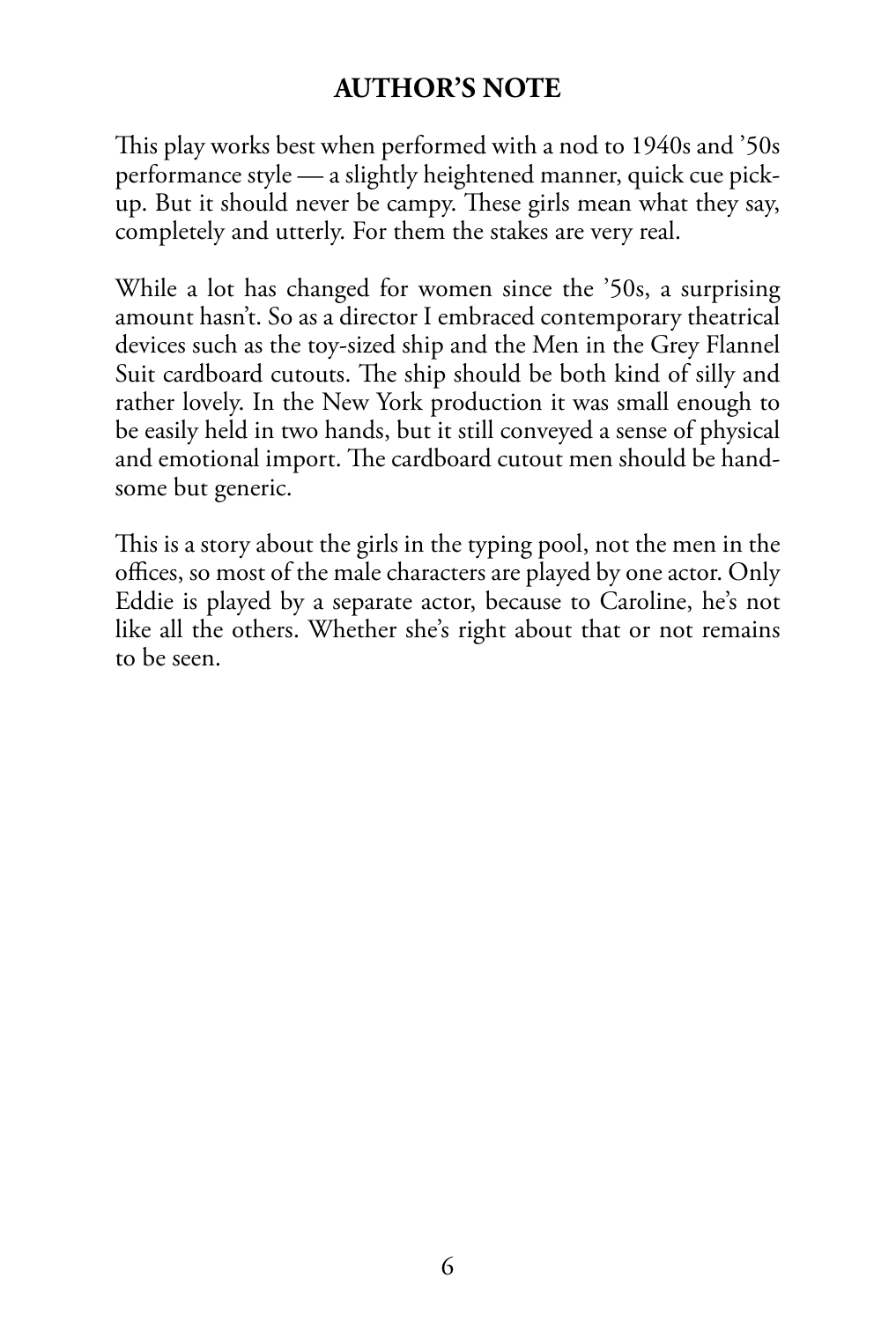### **CHARACTERS**

CAROLINE BENDER (Early 20s.) Pretty and very smart with a broken heart beneath her polished exterior.

BRENDA ZALESKI (20s.) A schemer with slight Queens accent.

MARY AGNES RUSSO (20s.) Naïve and gossipy but in a funny rather than mean-spirited way.

APRIL MORRISON (Early 20s.) Beautiful small-town girl. Says funny things without knowing they're funny. Catnip to men (and doesn't really know that either).

AMANDA FARROW (Mid-to-late 30s.) Smart, put-together and intimidating. Unmarried at 36, she's the only female editor at Fabian Publishing, and determined to keep it that way.

GREGG ADAMS (Early 20s.) An actress and a temp. She has the face of a 16-year-old and the sophistication of a 40-year-old. Not as devil-may-care as she seems.

EDDIE HARRIS (Early 20s.) Caroline's ex-fiancé. Harvard man. Sees himself as the hero of a romantic novel.

*One actor plays the following roles:*

MIKE RICE (40s.) Handsome but dissipated. An alcoholic and a cynic but a good man.

DAVID WILDER SAVAGE (30s.) Dashing, smart, the devil. Makes every woman feel like the only girl in the world.

MR. SHALIMAR (60s.) The editor-in-chief of Fabian Publishing. Sophisticated, with a possibly affected British accent and lots of impressive stories. A drinker and garter snapper of the worst order.

RONNIE WOOD (20s.) Small-town boy, handsome, sweet, a slight stutter.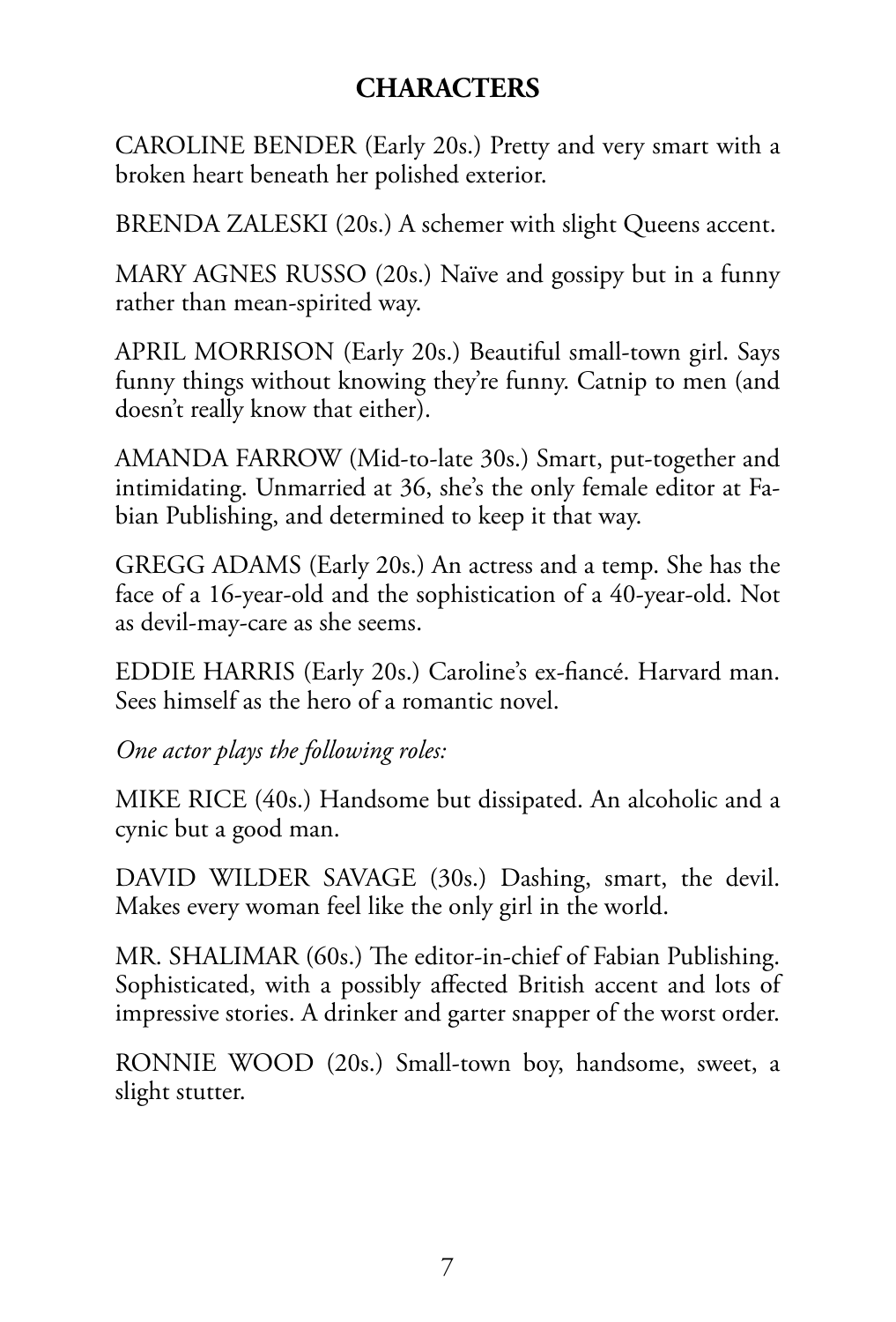### **PLACE**

Desks, chairs and props become the typing pool and offices of Fabian Publishing.

### **TIME**

September 1952 – January 1954.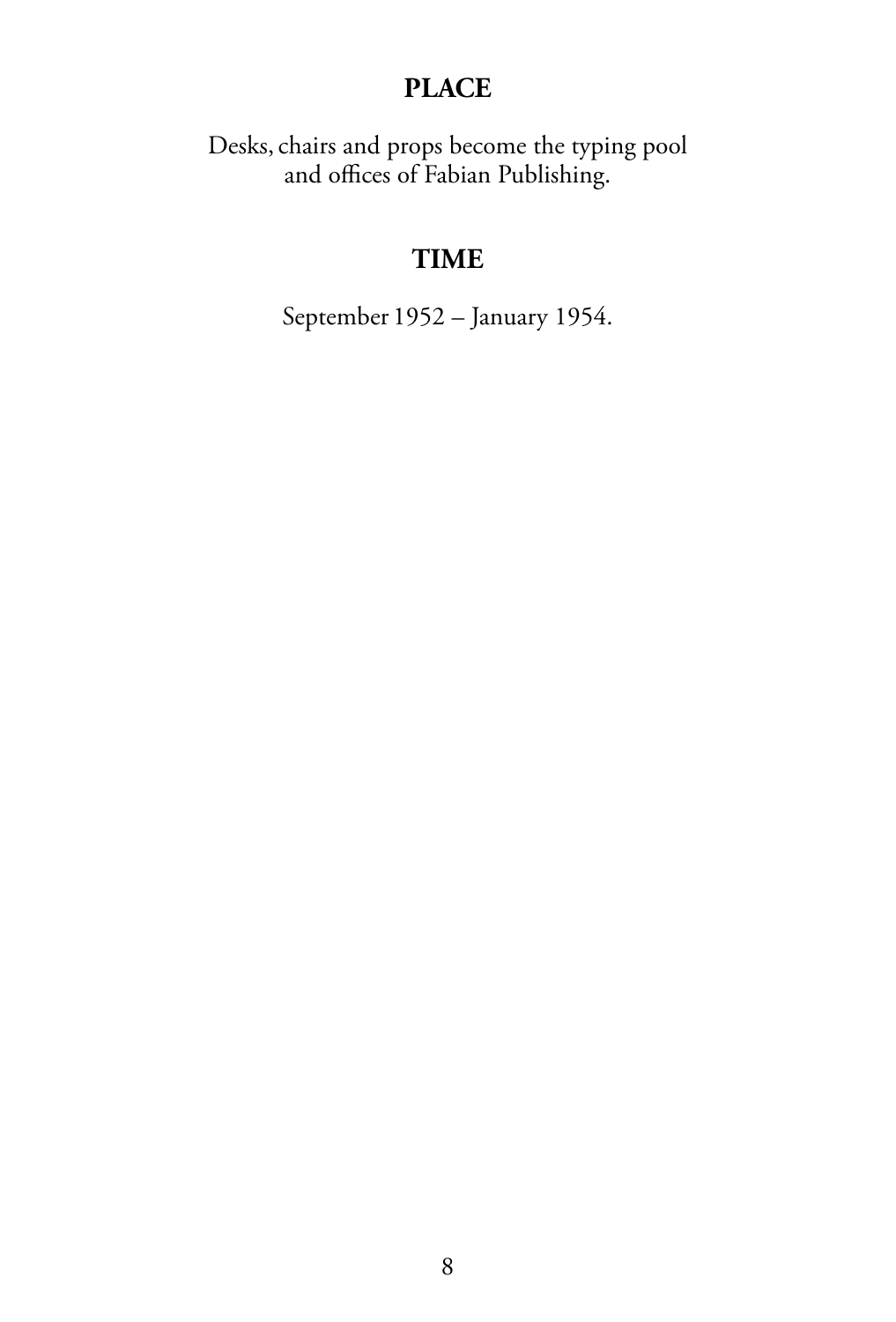# **THE BEST OF EVERYTHING**

#### **Scene 1**

*In darkness, the sound of a ship's horn. Lights come up on a toy-sized cruise ship.*

*Caroline Bender enters. She's waving her handkerchief and looking longingly at the ship.*

*Eddie Harris enters. While he and Caroline are not literally together, it's nice if there can be some sense of connection between them during the following.*

EDDIE. Dear Caroline, This is the fourth letter I've written to you, the other three efforts I've torn up. These six weeks in Europe have changed me so. How much easier it is to declare love than to withdraw it, especially from someone you still like very much. *(Caroline stops waving.)* By now you know I'm not on the ship. *(Caroline walks to the ship and looks at it closely.)* Instead, I will be returning with Helen Lowe and her parents to Dallas, and marrying Helen next month. *(Caroline picks up the ship and stares at it, as if it were Eddie's letter.)* I hope you appreciate how unpleasant a predicament this is for me. You are lucky you have only to read this letter rather than write it. I certainly wish you the best of everything. Eddie. *(Lights shift. Music, upbeat but jarring. Caroline stands in shock as Mary Agnes, April and Gregg rush in and start setting up the typing pool. One of them takes the ship out of Caroline's hands and puts it in a filing cabinet. Brenda enters and makes a beeline for Caroline as the music fades. Brenda is from Queens.)*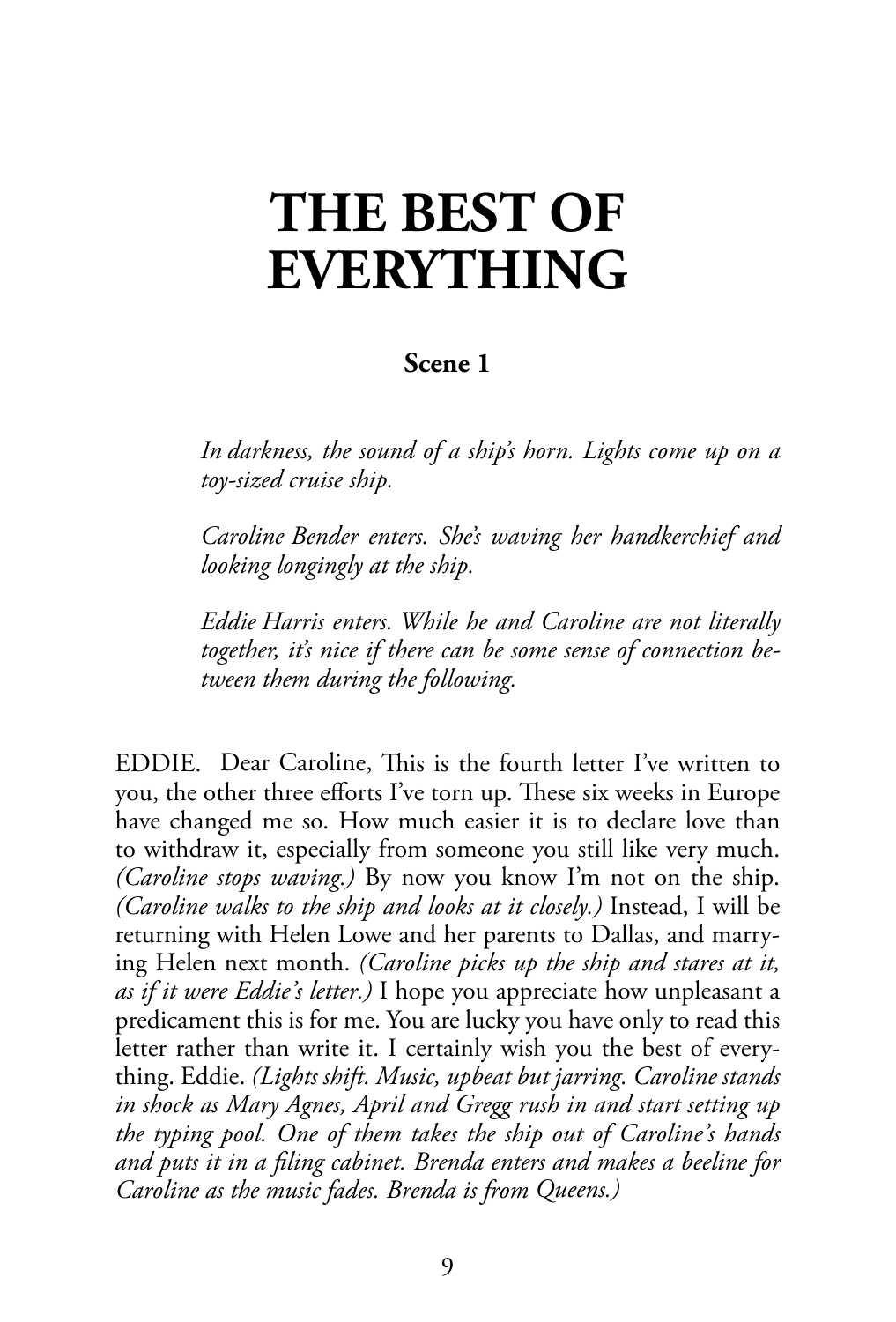BRENDA. How do you want your coffee? You'd better take it in a jar instead of a paper container.

CAROLINE. *(Thrown.)* Coffee? Thank you. *(Brenda exits, and Mary Agnes rushes over. Mary Agnes has a lot to say.)*

MARY AGNES. That's Brenda. Watch out for her. She makes you pay for the coffee and the jar, and then she gives back the jars and keeps all the deposit money. Don't let her get away with it.

CAROLINE. Okay.

MARY AGNES. Did you notice her teeth? She's engaged to be married and she's having all her bad teeth pulled so her husband will have to pay for the new ones. Did you ever hear of such a thing?

CAROLINE. I don't think that I have. I'm Caroline Bender.

MARY AGNES. I'm Mary Agnes Russo. You can have that desk. *(She points to the closest one.)*

CAROLINE. I'd like to get started. Is there anything for me to type? MARY AGNES. Oh there's plenty of time for all that. Miss Farrow comes in around ten o'clock. She'll take you around and introduce you to everybody.

CAROLINE. Miss Farrow? Is she the head secretary?

MARY AGNES. Don't let her hear you say that! She's an editor!

CAROLINE. I didn't know women could be editors. I thought they could only be secretaries.

MARY AGNES. Well, Miss Farrow is the only female editor at Fabian Paperbacks. She wears her hat in the office all day long just so no one will mistake her for one of us. She's 36 and she's not married! *(Beat.)* You'll be working for her temporarily because her secretary quit.

CAROLINE. Me?

MARY AGNES. We have a temp, Gregg Adams, but she's not here every day because she's an actress. Do you have plans for lunch? CAROLINE. No. Would you like to eat together?

MARY AGNES. Oh, I can't. I always have lunch with my boyfriend. Some days he brings his lunch up here, and some days I bring my sandwiches downtown. We're saving up to get married one year from this coming June. *(April Morrison rushes in. She has messy blonde hair and a beautiful face, and she's so small town she should be carrying a sunbonnet.)*

APRIL. Oh my goodness! Am I terribly late? MARY AGNES. Yes.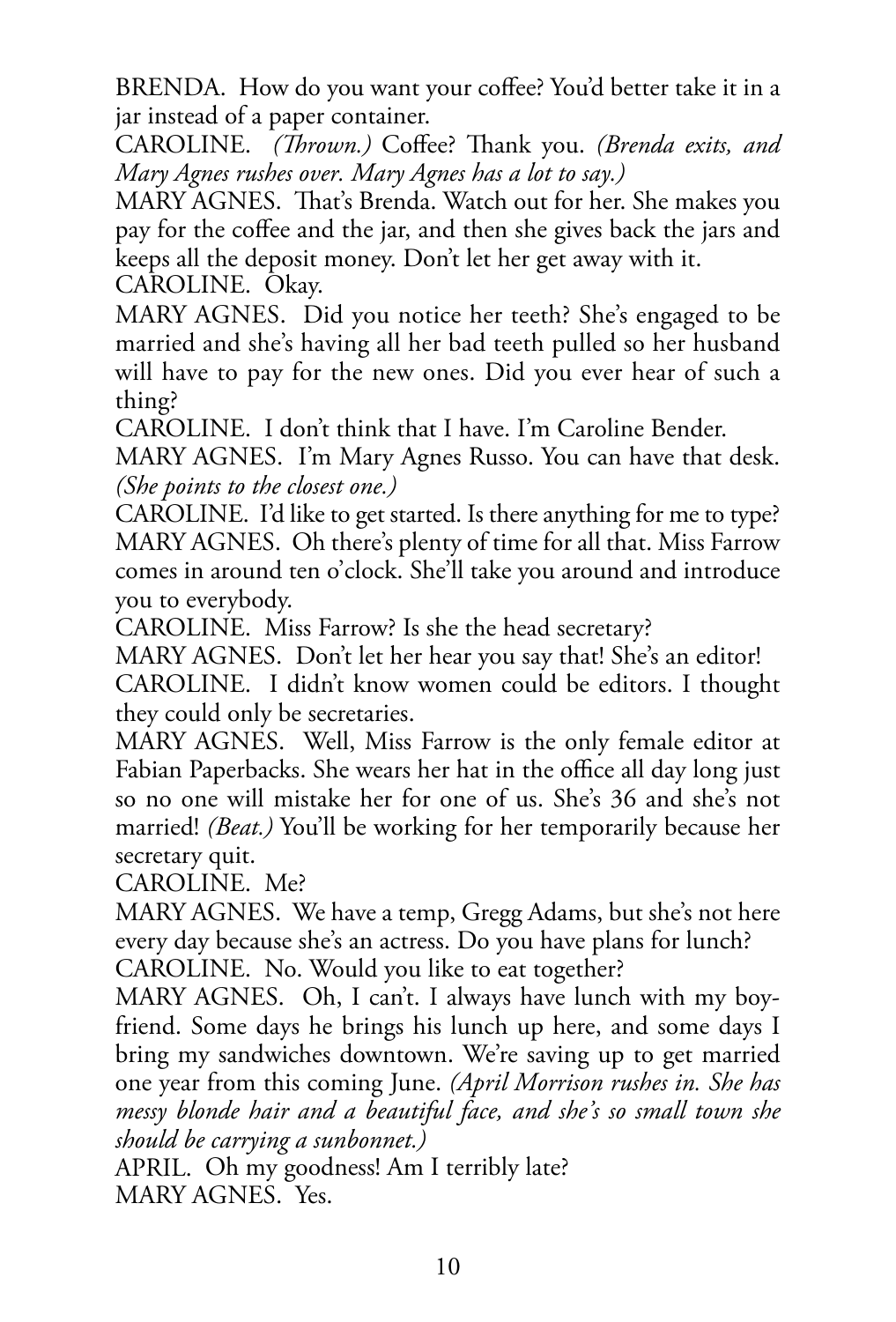APRIL. I was so excited for my very first job I forgot to set my alarm. CAROLINE. It's my first job as well. I'm Caroline.

APRIL. I'm April Morrison from Springs, Colorado. I just graduated from junior college. My parents gave me five hundred dollars and a bus ticket for my present and said I could stay as long as the money lasted. It's been two weeks and I just don't know where it all went! So I said to myself, "April Morrison, you belong here. Get yourself a job." And here I am! *(As April talks, Mike Rice walks across the typing pool. He seems mid-40s, and looks like he's had a rough night. He's wearing a camel's-hair coat with a large cigarette burn on the lapel. He looks at the girls, then heads to his office.)*

CAROLINE. Who's that?

MARY AGNES. Mike Rice. He's the editor of *The Cross*.

CAROLINE. The religious magazine? He doesn't seem like the type.

MARY AGNES. Have you read *The Cross*? It will sicken you.

CAROLINE. It's very pious.

APRIL . My Nana loves *The Cross.*

MARY AGNES. He writes those articles, but he doesn't believe in anything. He hangs around in those Third Avenue bars every night, drinking and reciting poetry and talking to any stranger he can lay his hands on.

CAROLINE. He's not married?

MARY AGNES. He had a wife, but she left him. He lives in a real rundown hotel on the West Side. He has a daughter ten years old who he never sees.

APRIL. Oh how sad!

MARY AGNES. *(Kind.)* I always feel sorry for a person like him. If he was married and lived with his wife and child he wouldn't be like that.

CAROLINE. *(Upset.)* So marriage solves everything?

MARY AGNES. *(Explaining.)* There are only two ways to live, the right way and the wrong way. If you live the right way you're happy, and if you live the wrong way you're miserable. If you get married it doesn't mean positively you're going to be happy, but if you get married and walk out on it then you can't be happy. You'll always know you gave up on a responsibility.

CAROLINE. What if the other person walks out on you? MARY AGNES. *(Eyes widening.)* Were *you* married?

CAROLINE. Engaged.

APRIL. Oh how terrible.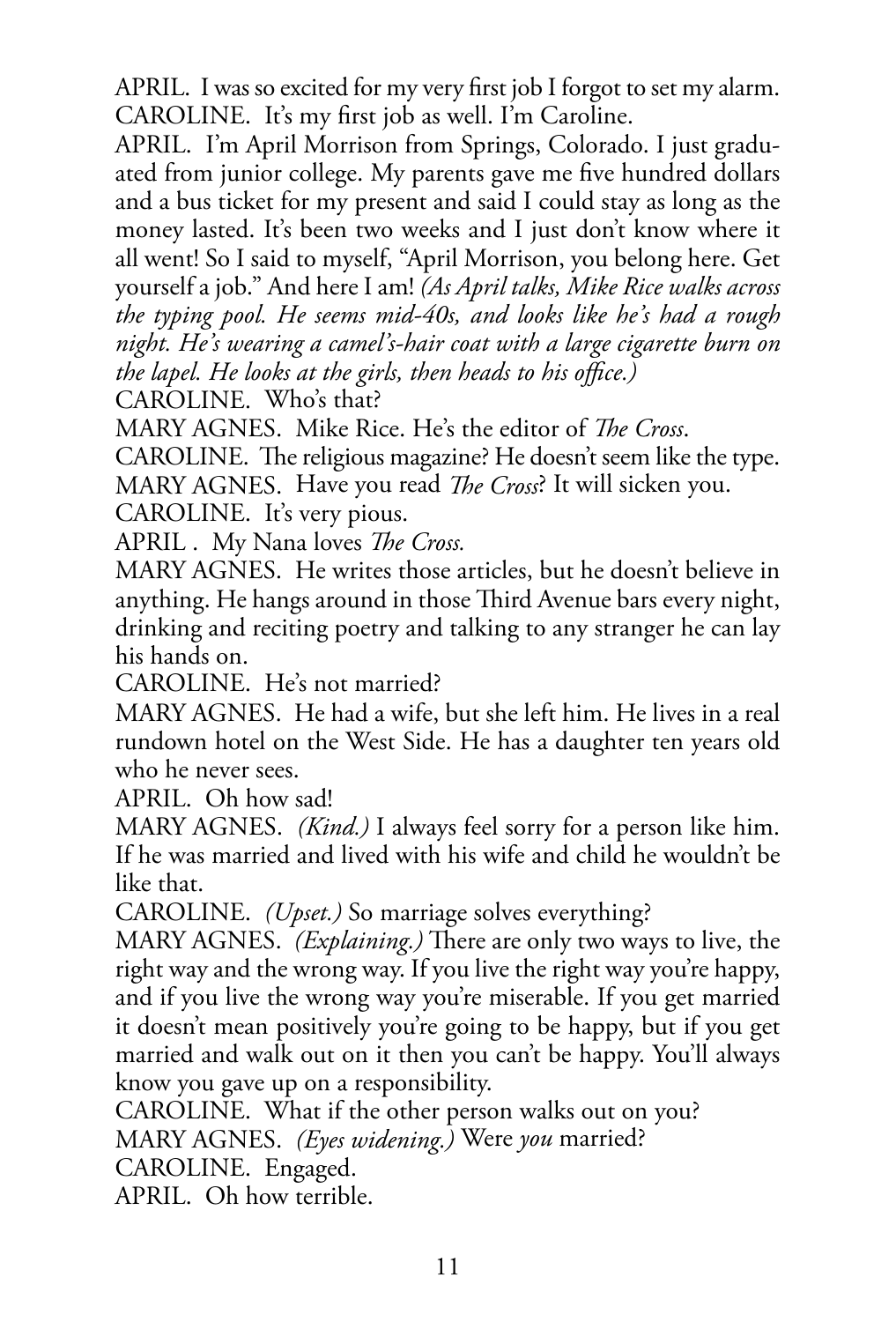MARY AGNES. I'll never talk about it again. Unless you bring it up. If you ever want to talk about it, you just tell me.

CAROLINE. I took this job so I would have something else to talk about. *(Miss Farrow enters. She's slim and fashionable and wearing a chic hat. She looks at Caroline and April.)*

AMANDA. Which one is mine?

MARY AGNES. *(Jumping in.)* This is Caroline Bender, Miss Farrow. CAROLINE. I'm so pleased to have the opportunity to — *(Miss Farrow starts walking to her office.)*

AMANDA. Come. *(Caroline follows.)* First you can order me some coffee from the coffee shop downstairs, black with sugar. All the filing to be done is in that box. My secretary left last week and the place is a mess. The mail comes four times a day, you open it, and anything that requires a personal answer goes in that box. *(She points.)* Some of the letters you can answer yourself, if they're from cranks, for instance. But show me everything you write before you send it out. Everything you do has to go through me first. You get one hour for lunch and I want you back here on time so you can answer my phone. Oh, and Miss Bender, if Mr. Bossart calls make sure you put him right through. He's the vicepresident of the company. We have a very important relationship. *(Caroline is trying to take notes.)*

CAROLINE. I'm sorry Miss Farrow. Which box is for mail that requires a personal response? *(Amanda points.)* Thank you. And how will I know if something requires a personal response?

AMANDA. That is an excellent question, Miss Bender. I would say to use your common sense, but it is becoming apparent that you have none. So open everything and let me see it all.

CAROLINE. Of course, Miss Farrow. *(Caroline picks up the phone.)* AMANDA. *(Aghast.)* What are you doing?

CAROLINE. Calling the coffee shop?

AMANDA. Not here! You use your phone outside. You always answer my line at the telephone on your desk and say "Miss Farrow's office." Do you think you can manage that?

CAROLINE. Yes, Miss Farrow.

AMANDA. Wonderful. *(Beat.)* The coffee? *(Caroline returns to her desk. Mary Agnes swoops in.)*

MARY AGNES. How do you like your new boss?

CAROLINE. So far it's like hell week for getting into a sorority. MARY AGNES. Hey that's cute!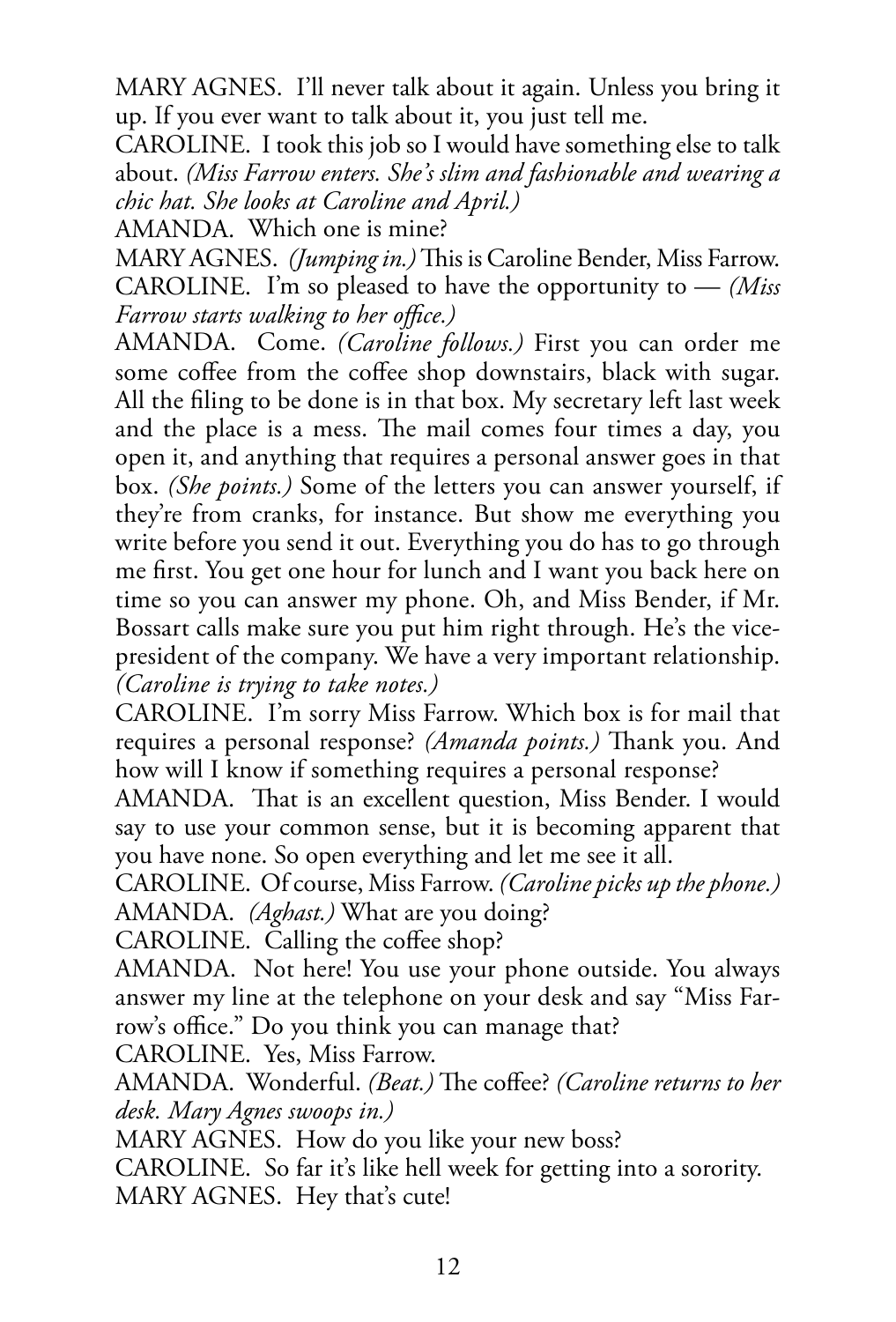CAROLINE. I'm glad she's only my temporary boss. I was an excellent student, but Miss Farrow seems to think I'm a complete fool.

MARY AGNES. It's not personal. She treats all of us that way. CAROLINE. I'd like to make a good impression.

MARY AGNES. I wouldn't count on it. She always says she wants a secretary like you, a college graduate who's pretty and sophisticated, and then she always hates the poor girl's guts. *(April enters.)* APRIL. Caroline! I'm working for someone important also. Mr. Shalimar. He's the editor-in-chief!

MARY AGNES. His regular secretary is sick.

APRIL. He is the most fascinating person I have ever met. He knew Eugene O'Neill! *(Caroline's phone rings. She picks up.)*

CAROLINE. *(Tentative.)* Miss Farrow's office? Yes, Miss Farrow. I was just about to call the coffee shop. I'm sorry, Miss Farrow. *(She hangs up and puts her head in her hands, then takes a breath.)* Please excuse me, April, I have some work to do.

APRIL. Of course! It's so busy here. Mr. Shalimar said he may need me to work through lunch, and he'll pay for the sandwiches! I've been so *hungry* since I got to New York. I can't afford anything but Fig Newtons for supper! *(Caroline picks up the phone and dials as April exits.)*

CAROLINE. Hello operator, please connect me to the coffee shop downstairs. *(Listening.)* Good morning, I'd like to place an order for Miss Farrow. One coffee, black with sugar. Whose account? Hers, I suppose? Thank you. *(She hangs up. The phone rings and she answers.)* Miss Farrow's office. Mr. Bossart? One moment please. *(Caroline looks at the buttons on the phone, panicked. Mary Agnes comes over and presses a button.)* Mr. Bossart for you, Miss Farrow. *(She exhales, relieved, and turns to Mary Agnes.)* Thank you!

MARY AGNES. You're welcome. *(Beat.)* People say she's having an affair with him. Mr. Bossart.

CAROLINE. Really?

MARY AGNES. They say that's how she got to be the only female editor.

CAROLINE. Do you think that's true?

MARY AGNES. I don't. He's a married man!

CAROLINE. I thought that sort of thing only happened in Fabian Paperbacks. That is terrible, to … be with … someone else's husband.